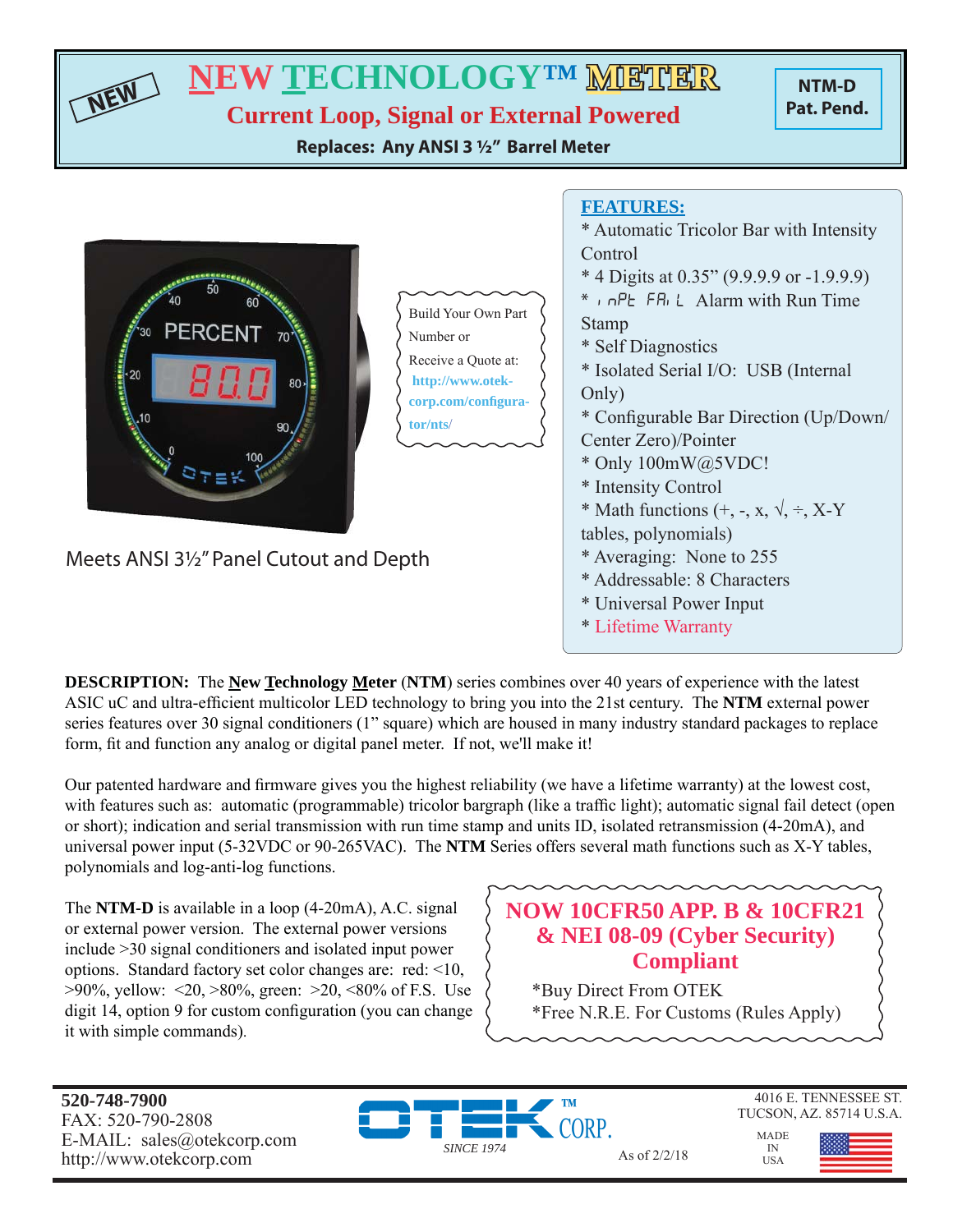# **THE PRODUCTS**

All New Technology products share the same innovative electronic circuit design. The difference between the models is their mechanical features (see Block Diagram and mechanical drawings). Some are displays only, some are single or multi channel, some can have relays, DACs, ethernet and flash memory, and some require an external power source. But all products contain the New Technology, which consumes less than 1% of comparable digitals (20-100mW for loop/signal powered versions) and approaches the power consumption of analog meters.

# **WHAT CAN YOU DO WITH OTEK'S NEW TECHNOLOGY?**

**Note on Otek's Powerless<sup>TM</sup> Technology**: If your signal cannot supply  $\geq 15 \text{mW}$  ( $\sim 5V/3 \text{mA}$ ), contact us or use external power models.

**1. One Channel Models: -0, -4, -B, -D, -F, -H, -L, -M, -N, -P, -S & -X:** Implement any math function, X-Y table (25 point), polynomials (9<sup>th</sup> order), offset, tare, zero, scale, log & anti-logarithmic to affect the unit's display at will. Some examples are: change the display & data using any combination as commanded by your algorithm, such as  $\frac{+}{-}\times\frac{+}{\sqrt{}}$  or set a variable or linearize the display using X-Y tables or polynomials. This works well for odd shape containers. You can also change the reading from ◦F to ◦C or ◦K or compress/expand the display (and data out) using the log and antilog functions. In addition, you can change the factory default alarm pointers and colors or delete them. Zero & Span potentiometers **are included** for manual adjustment.

**Note:** Models -D and -F have internal USB serial I/O that is not accessible to the customer. Contact Otek for access.

**OTEK's New Technology**  series is only limited by your needs and imagination. Just give us a call at 520-748- 7900 or email us at sales@ otekcorp.com and give us the challenge to develop the best algorithm for your process.

**2. Two Channel Models: -1, -2, -3 and -5 through -9 &** 

**-A: Note:** Also available in models with 3 or 4 channels. Features include all those of the single channel models and each channel is 100% isolated from each other. In addition, you can add, subtract, multiply, divide, find the square root between channels. You can also use one channel to monitor/control the input signal and the second channel to indicate deviation, differential such as PID, alarm override or one channel setpoint can be used to control another channel function. You can also use one channel as a backup if the other channel becomes disabled or use them as volume & flow  $(\sqrt{})$  monitors/ controllers. The **New Technology** two channel models are also perfect as REM/RAD indicators/controllers (also see our RPM series with logantilog functions for radiation monitoring).

Contact OTEK for algorithms and formulas or any idea you wish to share with our audiences via our Youtube or Facebook page posts.

**3. Three Channel Models: -3, -5, -7, -8 and -A: Note:**  Also available on 4 channel models -5, -7 & -8. Otek's New Technology three channel models perform all the functions outlined in #1 and #2. Further, one channel can indicate the input variable and the other two channels can be setpoint indicators/controllers (Hi, Hi-Hi, Low and Low-Low limits), or subject the input/ output to any mathematical function or algorithm such as **PID** or display the input vs. output and derivative, or switch scales when the input reaches a limit/band such as for flow-volume-pressure or temperature. Monitor Volts, Amps and Watts AC or DC or any of 3 variables, including Hertz, lead/lag, power factor, peak/valley or for synchronizing of power lines with the bipolar (center zero) tricolor bargraph.

The **New Technology** series brings **Process Automation Control** (PAC) within your reach and affordability. These models are compatible with any DCS/SCADA system using their USB/RS485/Ethernet I/O options and allow for ease of interface with wireless systems.

#### **4. Four Channel Models:**

**-5, -7 and -8:** The four channel models offer all of the functions outlined in #1, #2 and #3. However, with the additional channel available, the New Technology barmeters rival flatscreens with superior HMI/MMI functionality and ease of viewing/analysis of any combination of 4 variables. For example, Volts/ Amps/Watts/Hertz or temperature/pressure/pH/humidity. The four channel models can also be used to monitor/control the product of the other 3 variables, making them ideal for the petrochemical industry.

**Data Logging**? Some models offer optional μSD memory to record 24/7 anything available via the serial I/O. Maximum capacity (and growing) is 32 GB!

#### **REDUNDANT CONTROL:**

Because all channels are 100% isolated from each other, you can use any multi-channels model as a redundant controller. If you need the "Democratic vote," algorithm, contact OTEK or see our Model **TRC** (Triple Redundant Controller).

**520-748-7900** FAX: 520-790-2808 E-MAIL: sales@otekcorp.com



-2-

4016 E. TENNESSEE ST. TUCSON, AZ. 85714 U.S.A.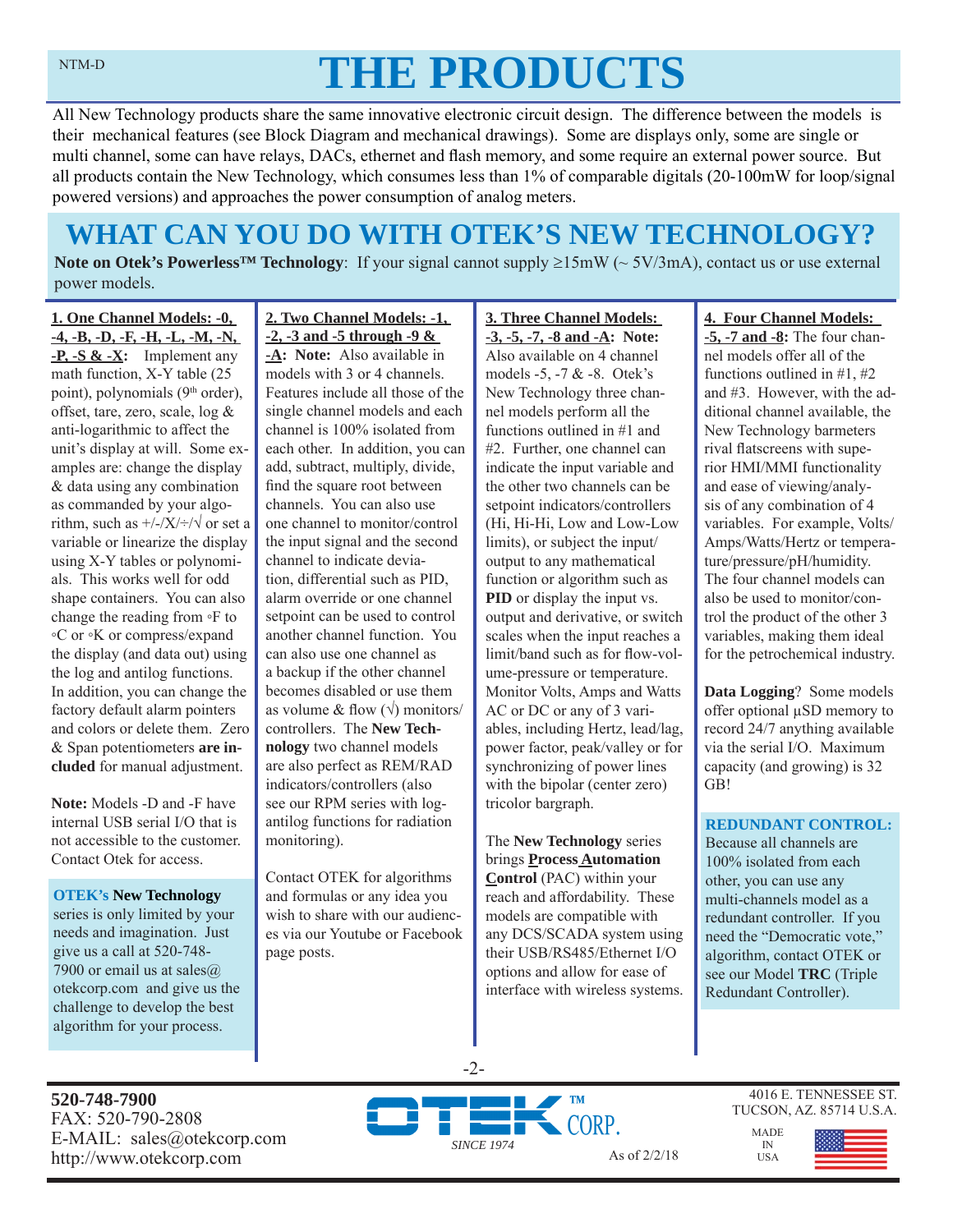#### **Description, Notes & Order (Continued)** NTM-D

**Digit 5, Serial I/O & Memory: Settings: 8N1N, 1200-19,200 Baud, ASCII.**

**Digit 5, Serial I/O: Option 0, USB:**  Complies  $100\%$  with  $\overline{V2.0}$  and if digit **10,** option **1** is selected (USB powered) then digit **5** must be option **0**.

## **Other Important Data:**

**Math Functions:**  $+$ ,  $-$ ,  $x$ ,  $\div$ ,  $\sqrt{}$ , Polynomials to 9th order, 25 Point X-Y table, zero, offset, span and tare. You can add, subtract, multiply, divide (etc.) one channel to/from another channel and display the result in the other channel  $(i.e. V (Ch.1)xA(Ch.2)=W(Ch.3).$ 

**Signal Failure Alarm:** Requires approximately 1 minute of normal (midscale) operation for it to alarm the display and output the serial data after the signal (Powerless™) has ceased.

Serial I/O: Setting: 8N1N, 1200-19,200 BAUD, 8 Character Address **PID:** Programmable (best with  $>$ dual channel models) automatic or manual with external 10K Ohm potentiometer (option **56**).

**High Quality:** No matter their size or number of channels all use the same (SV  $&$  V) firmware, hardware and commands. No matter their grade (Industrial, Mil-Spec, Nuclear) they all carry a **lifetime warranty**

## **DIGIT 6, GRADE:**

Industrial Grade (Option 0) is 94VO plastic.

### **Important Note on A.C. Powerless**

The NTM, UPM & NT Series can extract energy from your A.C. signal to power itself and opto isolated serial, optional O.C.T. (Digit 11, options 1, 3, 5 or 7), and to power the optional 4-20mA output (Not 20-4mA out) from a wide input range. External power is required to power the optional relays (Digit 11, options 2, 4, 6 & 8) (200mW each). If you need relays, either use the external powered options on Digits 8 & 9 (33, 37, 40 or 42) and the Digit 10 power input options (1-4) or use Powerless<sup>™</sup> options 01-04 on Digits  $8 \& 9$ and Power Input option 09 (custom) on Digit 10 and specify (09=Power for relays and DAC). Result: The signal will power the instrument and will include our patented **Signal Fail Detection & Alarm**. The relays and analog output are powered by the external power option (all 100% isolated).

> **SEE CUSTOMIZED USER'S MANUAL FOR SPECIFIC CONNECTIONS AT:**

*http://www.otekcorp.com/ confi gurator/nts/*

## **Industrial Grade Common Electrical Specifi cations**

#### **Input & Display:**

\*A/D: Accuracy, Linearity & Resolution:  $\pm$  0.5% of F.S.  $\pm$ 1 L.S.D. over entire temperature range of  $0\n-60^{\circ}$  C. Conversion Rate: 40/sec, Averaging: 0-255, zero, span, offset, tare, math functions, 25 point X-Y tables & polynomials  $(9<sup>th</sup>)$ \*Bargraph: 51 Automatic Tricolor (R/Y/G) Segments \*Digits: Four Full Digits (9.9.9.9 & -1.9.9.9). \*Typical Power Consumption of Display: 10-100mW@3.3V-5V \*Temperature Coefficient:  $+/-50$ PPM/°C \*Operating Temperature: -10 to +60; Storage: -20 to +70°C \*CCMR: >90dB@50-60Hz \*Isolation: >500VDC to any other I/O  $&$  P.S. \*Humidity: 5-95% RH non-condensing \*Front Panel: NEMA 3. NEMA 4x on request. \*Failed Signal Detect:  $\sim$  20 seconds after  $> 1$  minute "On"  $@50\%$  of F.S. \*Calibration Check: 2 years recommended. **Note 1:** See page 13 of the **master catalog for e**nvironmental specs vs. housing, bar length and digit size. **Note 2**: E and M grades are the same

as Industrial unless otherwise specified.

**Outputs:** Not available on model **NTM-D.**



MADE IN USA

**520-748-7900** FAX: 520-790-2808 E-MAIL: sales@otekcorp.com http://www.otekcorp.com As of 2/2/18



-3-

4016 E. TENNESSEE ST. TUCSON, AZ. 85714 U.S.A.

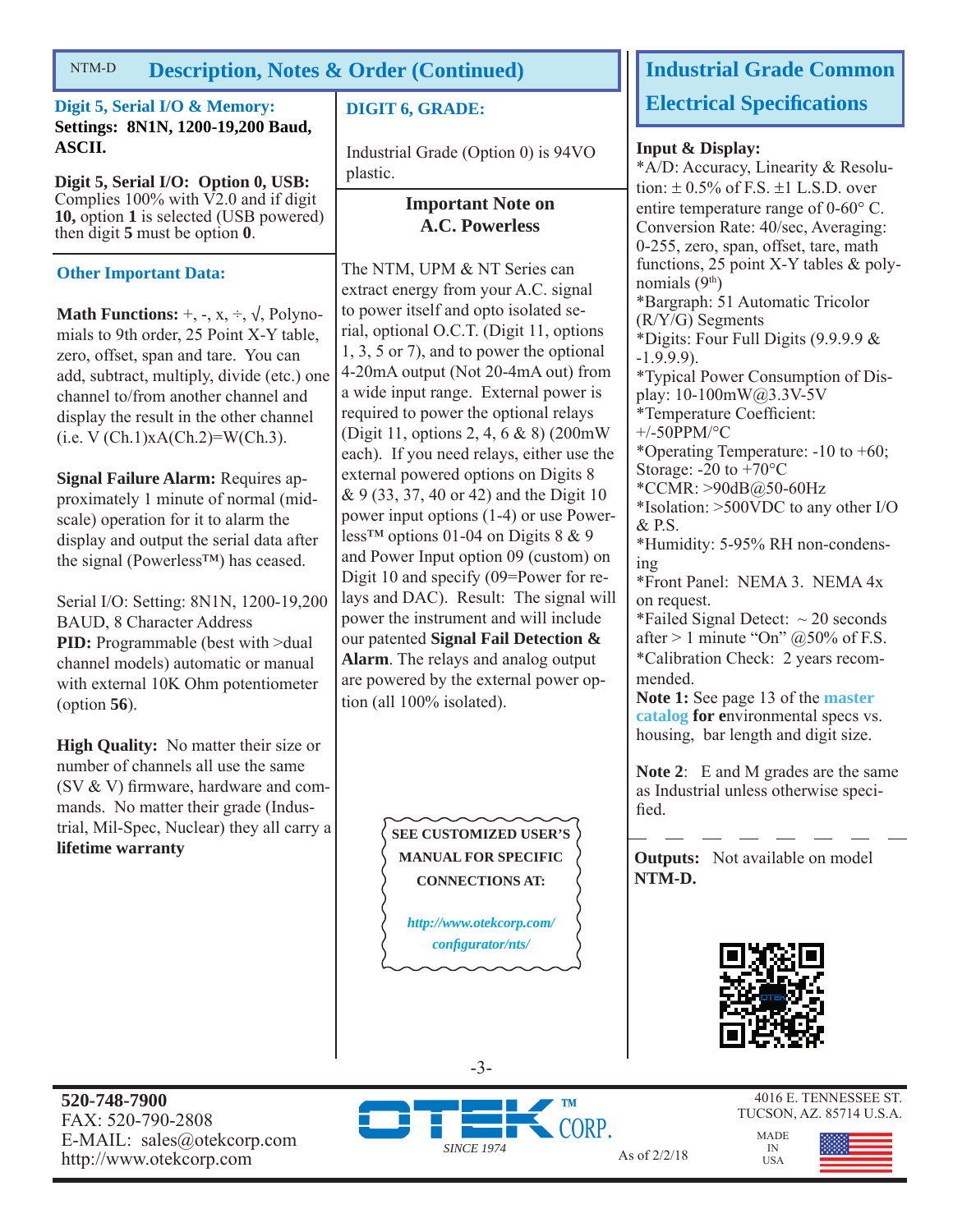## NTM-D **INPUT SIGNAL SPECIFICATIONS (Digits 8 & 9)**

**Note:** All ±1 LSD and % full scale range unless noted.

## **Option 00 & 17 For Loop Power Only:**

**Option 00, 4-20mA Loop Powered:**  Burden: >3V@4mA, ≤5V@ 20mA; Range: 3-26mA; Accuracy & Linearity:  $\pm 0.5\%$  of F.S.,  $\pm 1$  LSD. **Option 17: 10-50mA Loop Powered:**  Burden: >3V@10mA, ≤5V@ 50mA; Range: 3-50mA; Accuracy & Linearity:  $\pm 0.5\%$  of F.S.,  $\pm 1$  LSD.

**Options 01 Through 18, A. C. Signal Powered Only:** *FUSE IT!* Use external 1/2 ASB for Volts and 7 ASB for Amps. **Important Notes**:

1) C.T. are sensitive and limited to the secondary (output) impedance. OTEK A.C. signal powered products present and input impedance of  $\sim 0.2$  Ohms  $(\sim 1 \text{V}(\bar{\omega})$ 5A). Make sure your C.T. can drive a >0.3 Ohm load without saturating or losing linearity. Contact Otek for assistance. Best C.T. to use: >100:5 ratio.

2) All inputs for 50-60 Hz lines. Contact Otek for 400 Hz lines.

**Option 01, VAC (P.T.):** Burden: 0.2 Ohm  $<100$ mW; Range: 30-140V/40-100Hz Accuracy & Linearity:  $\pm 0.5\%$  of F.S. Best operating range: 90-140VAC to specifications.

**Option 02, 5 AMP A.C. (C.T.):** Burden: <100mW; Range: .5-5A; Accuracy & Linearity:  $\pm 0.5\%$  of F.S. Best range: 2-4 Amps. Note: Not available in **"-F"** case.

**Option 03, Watts A.C. (C.T. & P.T.):** Not available on **case -F**. Range: >100<600W/50-60Hz; Accuracy & Linearity:  $\pm 0.5\%$  of F.S. at 90-140VAC & 1-4AAC. Best operating range: 100-500 Watts. For 400 Hz lines, use option 03 and specify (03=400 Hz line) after the complete part number.

**Option 04, Hertz VAC:** Not available on case -F. Range: >30V<140V & >30<100Hz; Accuracy & Linearity:  $\pm 0.5\%$  of F.S. For 400 Hz lines, use option 04 and specify (04=400 Hz line) after the complete part number.

**Option 05-14:** Same as options **01** through **04**.

## **PROPORTIONAL CONTROL?**

For proportional control, use a two (or more) channel model. Channel 1 is powered by your signal and the display signal (using a 4-20mA out) to drive the Channel 2 input. Channel 2's 4-20mA output allows you to control your generator. The result: Channel 1 display your AC signal and Channel 2 display it's 4-20mA output. Only Channel 2 needs power for its analog output and/ or relays. Use part number NTM-(1, 2, 3, 5, 6,7, 8, 9 or A)??-269-?21-99). Note: "?"= any available option on Digits 5, 6  $& 10$  and specify (9=Ch) 1 signal power, Ch 2 external power). Also see the new model **NTI**.

### **VAC/DC Signal Power Only:**

#### **Option 16, 7-140VAC/DC:** Now you can

 monitor and control your AC line, UPS, battery bank or power supply from 7-140VDC/VAC, with only power from the signal. The **NTM** requires  $>10<80$ mW ( $\sim$ 3mA-20mA). Imagine the possibilities! Almost like analog (only signal wires), but with 21st century digital technology ready for your PAC/DCS/SCADA system.

Scaling: 7-140VDC in =7.0-140.0 Digital Display & 5-100% bargraph with alarm pointers. See Digits 13 & 14 for custom calibration and scale.

**Accuracy & Linearity:**  $\pm 0.5\%$  of full scale.

**Alarm Outputs (Signal Power):** Open collector transistors (4) optional. See the ordering information on pages 7-8, digit 11, option 1. For relays, contact Otek (custom).

**4-20mA Analog Output:** Custom, contact Otek (requires >1 watt from input signal).

**Option 17: 10-50mA Loop Power:**  See option 00  $& 17$  in the first column.

**Option 18: 10-500mADC Signal Power:** Calibration: 10- 500mADC=10-500 & 5-100%. For other calibrations, use digit 14 and specify.

 $-4-$ 

**520-748-7900** FAX: 520-790-2808 E-MAIL: sales@otekcorp.com



4016 E. TENNESSEE ST. TUCSON, AZ. 85714 U.S.A.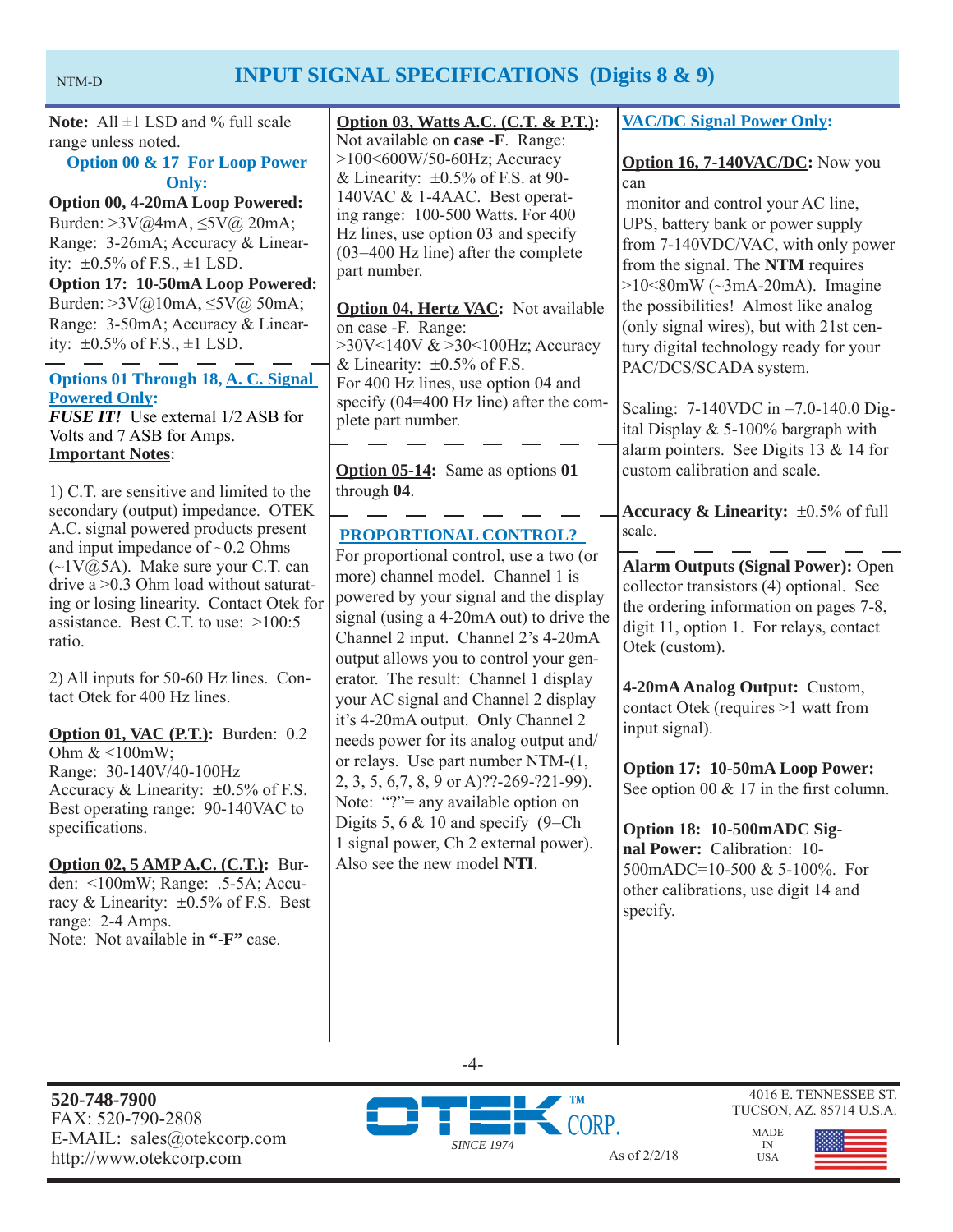## **INPUT SIGNAL SPECIFICATIONS (Digits 8 & 9) AVAILABLE ON EXTERNAL POWER MODELS ONLY**

| <b>AVAILABLE ON EXTERNAL</b><br><b>POWER ONLY</b>                                                                                                                                                                                                                  | <b>Options 35-37, Amps RMS:</b> We use a<br><b>True RMS-DC</b> Converter for accurate                                                                                                                                                                                      | Option 47: RTD (PT100): Note: For<br>options 47 & 48 you can change $\degree$ C to<br>°F and RTD type via serial port.                                                                                                                                                                                                                          |
|--------------------------------------------------------------------------------------------------------------------------------------------------------------------------------------------------------------------------------------------------------------------|----------------------------------------------------------------------------------------------------------------------------------------------------------------------------------------------------------------------------------------------------------------------------|-------------------------------------------------------------------------------------------------------------------------------------------------------------------------------------------------------------------------------------------------------------------------------------------------------------------------------------------------|
| Option 20: 4-20mA: The burden on<br>the loop is only $0.5V@20mA(25 Ohm)$<br>and you can use the math functions for<br>converting to flow, instantaneous or<br>totalizer.<br>Accuracy: $\pm 0.5\%$ of F.S. $\pm$ 1 digit<br><b>Options 21-24: VDC:</b> Input imped- | $(± 0.1\%)$ measurement of sine waves<br>up to 10KHz. For 10-20KHz and SCR<br>accuracy is $\pm$ 1%.<br>Zin: 35 (0.1A): $2\Omega$ ; 36 (1A): 0.2 $\Omega$ ; 37<br>$(5A)$ : 0.04 $\Omega$ ; Range: Per option<br>Accuracy & Linearity: $\pm 0.5\%$ of F. S. $\pm$<br>1 digit | We excite your 2 wire RTD with $200\mu A$<br>to avoid the "self heating" effect. The<br>range of the <b>NTM</b> is the same as your<br>RTD typically -200 $\degree$ C to +800 $\degree$ C (-328<br>$+ 1562$ <sup>o</sup> F). You can place the decimal<br>point at will (typically -200.0 to 800.0.<br>The <b>PT100</b> has a temperature coef- |
| ance is 1 Mega Ohms on all VDC<br>ranges.                                                                                                                                                                                                                          | <b>Options 38 &amp; 40, Watts RMS:</b> Not<br>available on NTM-D.                                                                                                                                                                                                          | ficient of 0.00385 Ohms/Ohm/°C. (For<br>legacy 0.00392 TC (known as ANSI<br>392) contact OTEK and use Option<br>"29".                                                                                                                                                                                                                           |
| Input impedance $1M\Omega$<br>Range: Per Option<br>Accuracy & Linearity: $\pm 0.5\%$ of F.S. $\pm$<br>1 digit                                                                                                                                                      | <b>Options 41-44, Hertz:</b> We use an <b>F-V</b><br>to accept frequencies up to 20KHz<br>and amplitudes from 1-400V peak or<br>dry contact or open collector transistor<br>(O.C.T.). For 50 to 440 Hz power line                                                          | Accuracy: $\pm 0.5\%$ of F.S. $\pm$ 1 digit,<br>plus sensor's error.                                                                                                                                                                                                                                                                            |
| <b>Options 25 &amp; 26, mADC:</b> Since the<br>$NTM$ is 2V full scale $(2,000$ Counts)                                                                                                                                                                             | frequency measurement, use Option #<br>"44."                                                                                                                                                                                                                               | Note: For 2 wire, jump - S to -E and $+S$<br>to $+E$ . For 3 wire only jump $-S$ to $-E$ .                                                                                                                                                                                                                                                      |
| the "Shunt" resistors used are 100<br>Ohms for 10mA and 10 Ohm for<br>100mADC.                                                                                                                                                                                     | Option 41 (10KHz/5V Logic):<br>Zin: 1M<br>Range: 30-10KHz                                                                                                                                                                                                                  | Option 48: RTD (PT1000): Same as<br>PT100 except it is 1000 Ohms at $0^{\circ}$ C<br>instead of 100 Ohms $\omega$ 0°C. The same<br>technique is used for copper $\overline{RTD}$ (10                                                                                                                                                            |
| Input impedance 25: 50 $\Omega$ ; 26: 5 $\Omega$ ;<br>Accuracy & Linearity: $\pm 0.5\%$ of F.S. $\pm$<br>1 digit.                                                                                                                                                  | Accuracy & Linearity: $\pm 0.5\%$ of F.S. $\pm$<br>1 digit                                                                                                                                                                                                                 | Ohm), contact OTEK. Same connec-<br>tion as Option 47 apply.                                                                                                                                                                                                                                                                                    |
| <b>Option 27, Watts DC:</b> Not available<br>on NTM-D.                                                                                                                                                                                                             | Option 42 (120V, 40-100Hz):<br>Zin: 1M<br>Range: 50-150VC/30-100Hz                                                                                                                                                                                                         | Accuracy: $\pm 0.5\%$ of F.S. $\pm$ 1 digit,<br>plus sensor's error.                                                                                                                                                                                                                                                                            |
| <b>Option 28, Watts DC (1Vx1V):</b> Not<br>available on NTM-D.                                                                                                                                                                                                     | Accuracy & Linearity: $\pm 0.5\%$ of F.S. $\pm$<br>1 digit.                                                                                                                                                                                                                | <b>Note:</b> For long distances $(>300)$ use a<br>4-20mA transmitter such as our model<br>NTY from our New Technology series.                                                                                                                                                                                                                   |
| <b>Option 29: Custom:</b> Use this option<br>to describe any custom input, scale or<br>modification to the NTM and contact<br>us for feasibility and cost.<br>Options 30-34, Volts RMS: Here we                                                                    | Option 43 (240V, 30-100Hz):<br>Zin 1 M; Range: 100-260V/30-100Hz<br>Accuracy & Linearity: $\pm 0.5\%$ of F.S.<br>$\pm$ 1 digit                                                                                                                                             | <b>ABOUT OUR INPUT</b><br><b>FAIL DETECTION</b><br>Only available on Powerless™                                                                                                                                                                                                                                                                 |
| use a <b>True RMS-DC</b> Converter for<br>accurate $(± 0.1\%)$ measurement of sine<br>waves up to 10KHz. For 10-20KHz<br>and SCR accuracy is $\pm$ 1%.                                                                                                             | Option 44 (120V, 500 Hz):<br>Zin: 1 M<br>Range: 50-150V/300-500Hz<br>Accuracy & Linearity: $\pm 0.5\%$ of F.S. $\pm$<br>1 digit                                                                                                                                            | models. While in normal operation, we<br>store excess energy and use it to power<br>the NTM if and when the signal fails<br>(post mortem).                                                                                                                                                                                                      |
| VRMS: $Zin$ : $1M\Omega$<br>Range; per options;<br>Accuracy & Linearity: $\pm 0.5\%$ of F.S.<br>$\pm$ 1 digit.                                                                                                                                                     | Option 45: Strain-Gage $(\geq 300 < 4K)$<br>Ohm): Not available on NTM-D.                                                                                                                                                                                                  | HAPE FRHL                                                                                                                                                                                                                                                                                                                                       |
|                                                                                                                                                                                                                                                                    | $-5-$                                                                                                                                                                                                                                                                      |                                                                                                                                                                                                                                                                                                                                                 |

**520-748-7900** FAX: 520-790-2808 E-MAIL: sales@otekcorp.com http://www.otekcorp.com As of 2/2/18



IN USA

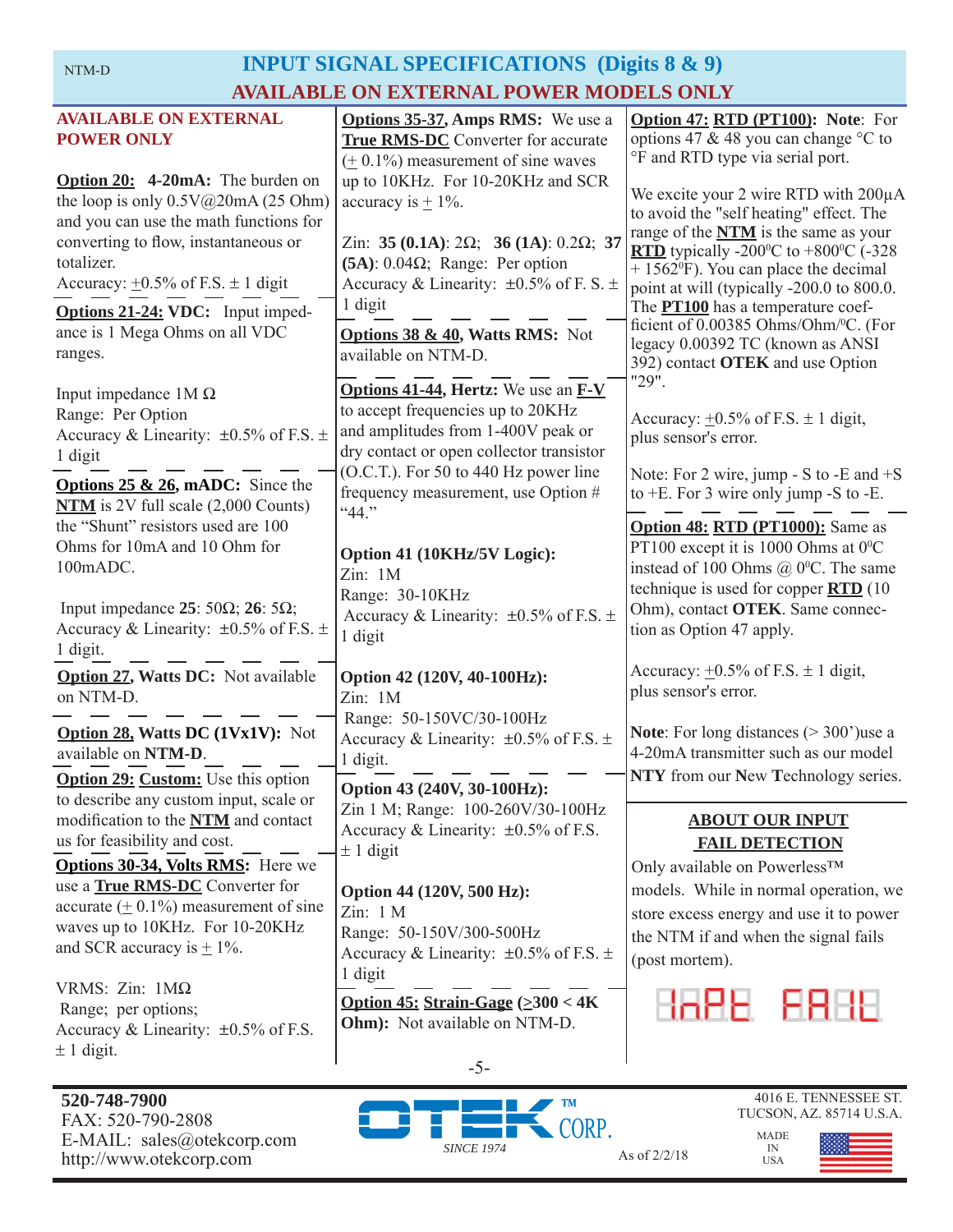NTM-D

## **INPUT SIGNAL SPECIFICATIONS (Digits 8 & 9)**

## **AVAILABLE ON EXTERNAL POWER MODELS ONLY**

| <b>Option 50: Thermocouple (Type J):</b><br>This $TC$ has a range of -210 to + 760 <sup>o</sup> C | <b>Option 55: %RH:</b> This conditioner is<br>designed to interface to a typical (ca- | <b>Digit 10 (Power Input):</b><br>(Continued)                             |
|---------------------------------------------------------------------------------------------------|---------------------------------------------------------------------------------------|---------------------------------------------------------------------------|
| $(-350 + 1390^{\circ}F)$ . Its color is white $(+)$                                               | pacitance type) 2-3 pF/% of <b>RH</b> made                                            |                                                                           |
| and Red $(-)$ , cold junction $(CJ)$ is at the                                                    | by several manufacturers. Use Option                                                  |                                                                           |
| connector. Make sure the connections                                                              | "29" and contact OTEK to specify your                                                 | Digit 10, Option 2, 5VDC: 5VDC is                                         |
| from the $NTM$ and your $TC$ are as                                                               | sensor's specifications.                                                              | used to drive the relays (<50mA/relay)                                    |
| close to the <b>NTM</b> entrance as possible                                                      | <b>Accuracy</b> : $\pm$ 0.5% RH of signal input,                                      | and/or the DAC via internal isolated                                      |
| to avoid errors. If you short out the                                                             | $\pm$ 1 digit.                                                                        | 5-30VDC-DC (<200mA). If you order                                         |
| $NTM's + TC & -TC$ together, the NTM                                                              |                                                                                       | relays and analog out, you will need                                      |
| will read the ambient temperature at the                                                          | <b>Option 56 Resistance (0-10K Ohm):</b>                                              | $\sim$ 300mA/channel. This option is also                                 |
| junction due to its built-in C.J.C.                                                               | Want a simple 4-20mA transmitter? Just                                                | isolated from the input signal.                                           |
| Note: You can change °C to F and TC                                                               | connect a 10K Ohm (others on request)                                                 |                                                                           |
| type via serial port.                                                                             | potentiometer to the NTM and control                                                  | Digit 10, Option 3, 7-32VDC: Same                                         |
|                                                                                                   | any 4-20mA input valve, motor, trans-                                                 | as option 2 but with wide input range                                     |
| <b>Accuracy:</b> $\pm 2^0$ F.S. of signal input.                                                  | ducer, etc.                                                                           | of $7-32$ VDC. Efficiency: $>75\%$ .                                      |
|                                                                                                   | Accuracy & Linearity is $\pm 0.5\%$ of F.S.                                           |                                                                           |
| <b>Option 51: TC (Type K):</b> This is yel-                                                       | $\pm$ 1 digit                                                                         | <b>Digit 10, Option 4, 90-265VAC:</b> This                                |
| low $(+)$ and red $(-)$ and has a range of                                                        | <b>Standard Calibration: 0-10K Ohms=</b>                                              |                                                                           |
| $-270 + 1370$ <sup>o</sup> C ( $-440 + 2500$ <sup>o</sup> F). The                                 | 4-20mA. Use option #29 and specify                                                    | option accepts 50-60Hz. For 100-                                          |
| same notes as Option 50 apply.                                                                    | your calibration. Ideal for linear trans-                                             | 300VDC or 400 Hz, use Digit 10, op-                                       |
| <b>Accuracy:</b> $\pm 1^0$ F.S. of signal input                                                   | ducers.                                                                               | tion 9 and specify. Efficiency: $>70\%$ .                                 |
|                                                                                                   | Option 57, 10-50mA Range: 10 Ohms                                                     |                                                                           |
| <b>Option 52: TC (Type T):</b> This blue                                                          | input resistance                                                                      | <b>Digit 11 (Control Outputs):</b>                                        |
| $(+)$ and red $(-)$ <b>TC</b> has the range of                                                    | Accuracy & Linearity: $\pm 0.5\%$ of F.S.                                             | Not available on model NTM-D.                                             |
| $-270^{\circ} + 400^{\circ}$ C ( $-440 + 750^{\circ}$ F). Same                                    | $±1$ Digit                                                                            |                                                                           |
| notes as Option 50 apply.                                                                         |                                                                                       | <b>Digit 12 (Analog /Power Output):</b>                                   |
| <b>Accuracy:</b> $\pm 2^0$ F.S. of signal input.                                                  |                                                                                       | Not available on model NTM-D.                                             |
|                                                                                                   | <b>Option 58: Serial Input Remote</b>                                                 |                                                                           |
| <b>Option 53: pH (Acidity):</b> We use a                                                          | Display/Controller: Not available on                                                  | <b>Digit 13 (Scale Plate):</b>                                            |
| FET input $(10^{15})$ amplifier and cali-                                                         | NTM-D.                                                                                |                                                                           |
| brate the $NTM$ for 0-14.00 pH using                                                              |                                                                                       | Digit 13, Scale Plate: Option 0 is a                                      |
| the Industry's standard $\pm$ 413 mV = $\pm$                                                      | Digit 10 (Power Input):                                                               | standard scale plate that reads 0-100%.                                   |
| 7pH co-efficient.                                                                                 |                                                                                       | Use option 9 for custom printing and                                      |
| Note: Not temperature compensated,                                                                | <b>LOOP &amp; SIGNAL POWER ONLY:</b>                                                  | contact Otek.                                                             |
| contact OTEK for auto temperature                                                                 |                                                                                       | <b>Digit 14 (Range/Calibration):</b>                                      |
| compensation.                                                                                     | Digit 10, Option 0, Powerless, No                                                     |                                                                           |
| <b>Accuracy:</b> $\pm 0.5\%$ of F.S. $\pm 1$ digit.                                               | <b>Power Required: The Input Fail</b>                                                 |                                                                           |
|                                                                                                   | detect/Alarm (patent pending) flashes                                                 | 0 = Factory Default: 0-Full Scale<br>Input=0-100% bar and 0-100.0 digits. |
| <b>Option 54: ORP (Oxygen Reduction)</b>                                                          | the display "INPT FAIL $(n \cap P_E \cap F_n   L)$ "                                  | Colors: <10>90%: Red; <20>80%:                                            |
| Potential): Our FET amplifier (10 <sup>9</sup> )                                                  | and transmits this serial message for $\sim$ 20                                       |                                                                           |
| accepts the industry standard 2000mV                                                              | seconds, after which it will cease. This                                              | Yellow; >20<80%: Green. Use Option                                        |
| F.S. of the probe and the <b>NTM</b> dis-                                                         | feature is available in all models. If                                                | 9 (custom) and contact Otek. Also see                                     |
| plays it in % $(0-100.0\%)$ .                                                                     | desired on powered model, use option 9<br>on Digit 14 and specify "input fail detec-  | Control Outputs (Digit 11).                                               |
|                                                                                                   | tion." Signal Fail Requirement: Unit                                                  |                                                                           |
| Accuracy: $\pm 0.5\%$ of F.S. $\pm$ 1 digit                                                       | must be "On" for at least 1 minute at                                                 | Bargraph Default: 0-full scale=                                           |
|                                                                                                   | >50% of full scale for it to operate.                                                 | 0-100%. You can program it for single                                     |
|                                                                                                   |                                                                                       | pointer, or three or five bars via the se-                                |
|                                                                                                   |                                                                                       | rial port.                                                                |
|                                                                                                   |                                                                                       |                                                                           |



-6-

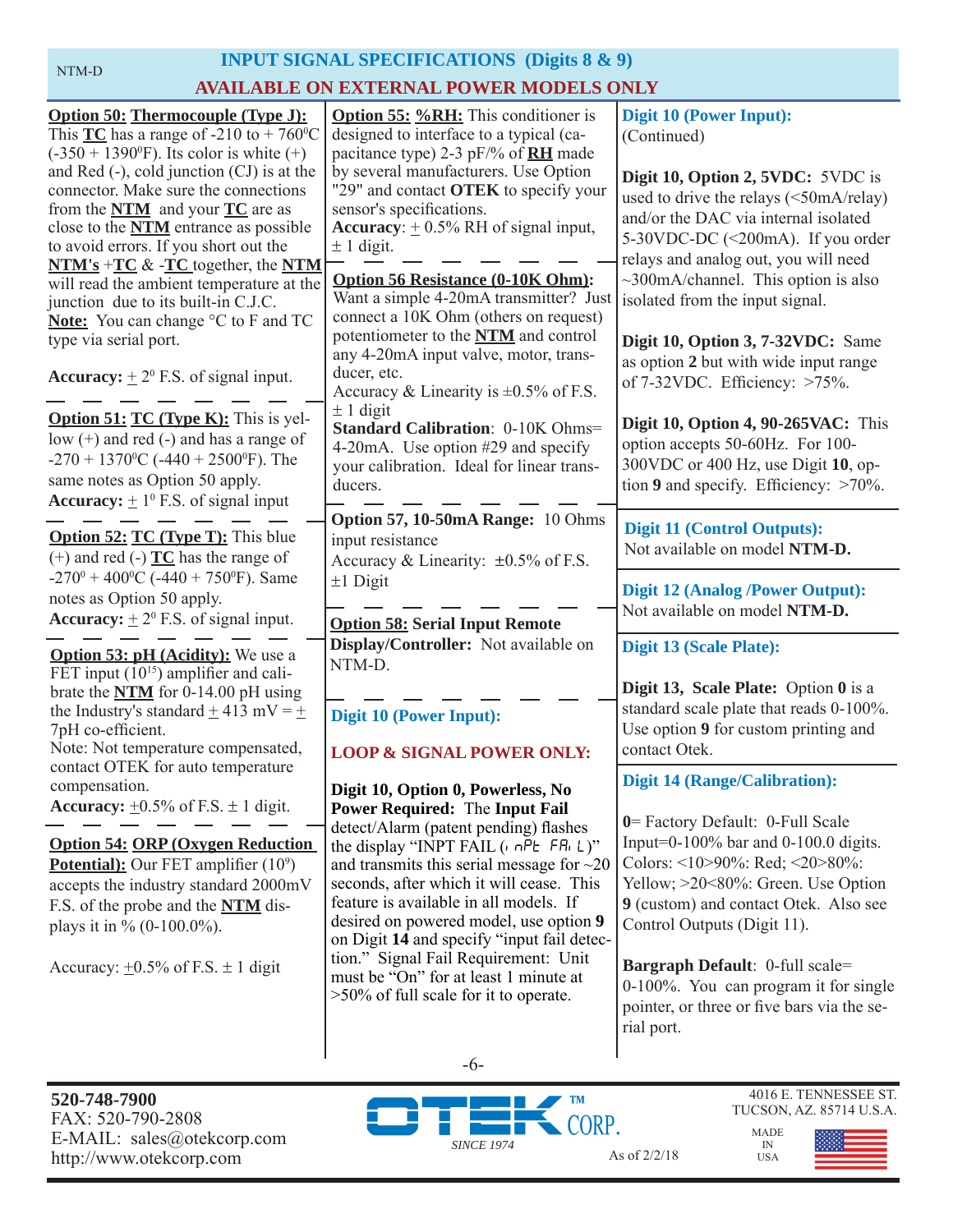## **NTM-D LOOP POWER VERSION ORDERING INFORMATION 2-2-18**



## **NTM-D SIGNAL POWER VERSION ORDERING INFORMATION 2-2-18**

1 CHANNEL SIGNAL POWERED DISPLAY

OTEKS DCS/590 (3.5" x 3.5") Case

#### **NOTE:**

1. USB I/O is powered by VUSB. RS485 requires 5V@~3mA. 2. Otek will build to certain nuclear or MIL-Standards but testing and confirmation of compliance, if required, will be quoted as a separate line item. 3. For other ranges (i.e. 400 Hz) use option 9 and specify.



**520-748-7900** FAX: 520-790-2808 E-MAIL: sales@otekcorp.com http://www.otekcorp.com As of 2/2/18

*SINCE 1974* -7-

18.....................10-500mADC, Signal Power



**NTM-D**

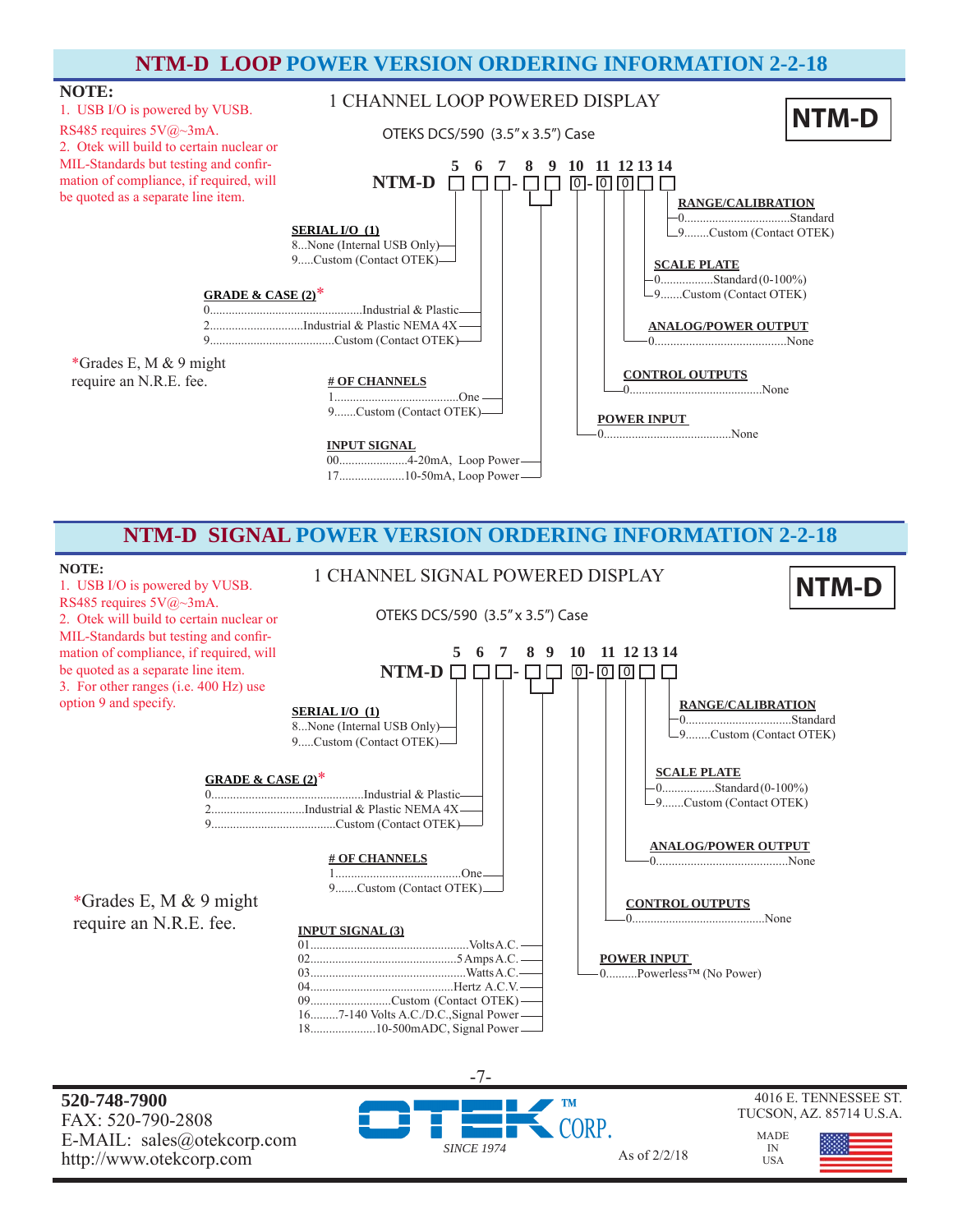# **NTM-D EXTERNAL POWER ORDERING INFORMATION 2-2-18**



**520-748-7900** FAX: 520-790-2808 E-MAIL: sales@otekcorp.com http://www.otekcorp.com As of 2/2/18

-8 -





MADE

IN USA